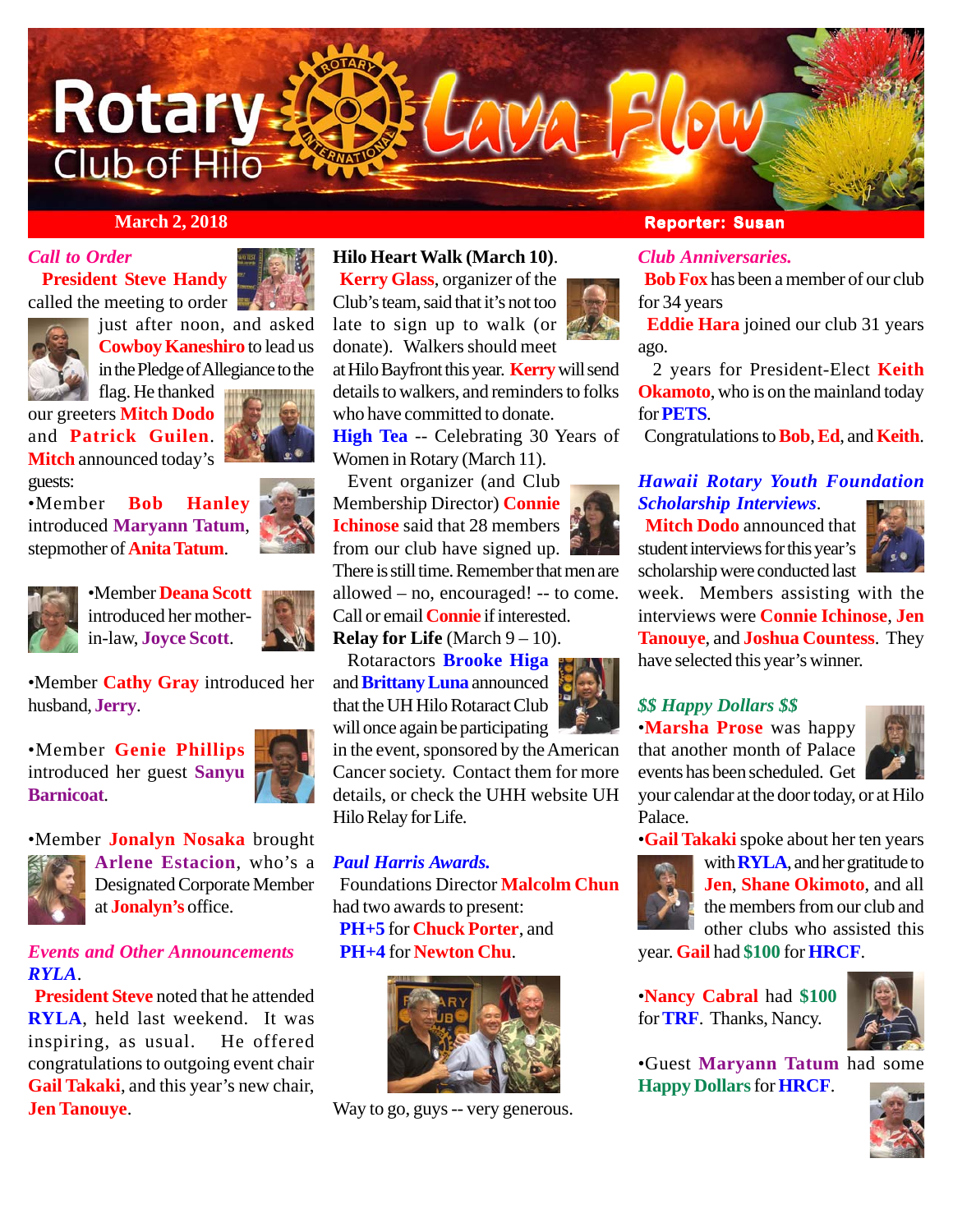### *Birthdays:*

**Bob Fujimoto** March 6 **Helene Tajiri** March 25

### *Club Anniversary:*

**Cathy Gray** March 3, 2017 (1) **Cindy Boots** March 7, 1997 (21) **Tom Brown** March 17. 1989 (29) **Chris McNichols** March 17, 2017 (1) **Naomi Menor** March 18, 1988 (30) **Tammy Silva** March 23, 2012 (6) **Chris Tamm** March 24, 1995 (23) **Helene Tajiri** March 25, 1994 (24) **Gail Takaki** March 28, 2008 (10) **Galen Ichinose** March 31, 2017 (1) **Thomas Jimenez** March 31, 2017 (1)

#### *Wedding Anniversary:*

**Sam & Sandy Wallis** March 1 (49) **Charlene & Amos Meyers** March 7 (47) **Mitchell & Karen Dodo** March 12 (13) **Jim Cheney & Xiao Ying Sun** March 18 (13) **Jerry & Sandy Watanabe** March 19 (29) **Beverly & Ken Heikes** March 23 (22) **Helene & Harvey Tajiri** March 23 (50)

#### *Announcements:*

**March 9 - Aunty Edna Diabetes Awareness March 10 - Heart and Stroke Walk March 11 - High Tea, Multi Club honoring Women in Rotary, Hilo Yacht Club 12 noon to 2pm March 16 - Rotary Meeting March 17 - Rotary Park Cleanup 7am March 23 - Julie Mitchell Ku'ikahi Mediation March 30 - No Meeting**

## *Rotary Club of Hilo Board of Directors*

#### **2017 – 2018:**

- President **Steve Handy, Jr.**
- Past President **Randy Hart**
- President Elect **Keith Okamoto**
- Vice President **Mitch Dodo**
- Co-Secretary **Treena Breyfogle**
- Co-Secretary **Jan Tanouye**
- Treasurer **Corey Kawamoto**
- Sergeant at Arms **Shane Okimoto** • Rotary Foundations – **Malcolm Chun**
- Membership **Connie Ichinose**
- Public Relations **Marcia Prose**
- International Service **Stew Hussey**
- Community Service **Wally Wong**
- Vocational Service **Bobby Stivers-Apiki**
- Club Service **Kui Costa**
- New Generations **Gail Takaki**
- **Foundation Chairpersons:**
- Hilo Rotary Club Foundation **Tim Beatty**
- The Rotary Foundation **Malcolm Chun**
- Hawaii Rotary Youth Foundation **Mitchell Dodo**

### *2 Truths and a Lie.*



 **Connie** introduced two of the club's past presidents, to do another installment of this guessing game.

•**Chuck Porter** fooled most of us with a fib about when he opened his first business in Hilo.





•**Kerry's** fib was about his college major, but the audience thought his climbing story was the fib.

### *And Now, A Word from Some Members…*

•**Sally O'Brien**. In introduction, **Steve** shared some details about **Sally's** career; she's a life coach, and an author of books on

maximizing one's potential. In her talk, she shared some personal history and life lessons. Additionally, she recommended *"A Map of Consciousness"* by **David R. Hawkins**. **Sally** concluded by recounting how important the club is to her. She told how last year after her fall, **Alan Kusunoki** and other club members were very generous with their help.

### •**Mitch Dodo**. **Mitch** was an Eagle

Scout, so he was prepared to

fill in when **Stew Hussey** was unable to speak at today's meeting. **Mitch** told us more about the history of the business, now being managed



by the 4th generation, and spoke about why he decided to be involved. He showed us half of the video they produced about the business last year. To see the rest, you must go to the April 6 business visitation.

#### *And in Conclusion*



 **Jonalyn** led us in the **Four Way Test**, and **Steve** closed the meeting at 1PM.

#### Department of Corrections

 Technical difficulties prevented the inclusion of some of last week's **Happy Dollars** in the Lava Flow. The missing donations were: **Genie Philips \$20**, **Jim Cheney \$20**, **Anna Liu \$20**.

 **Bobby Stivers-Apiki** apologises for the omission.

Additionally, we misspelled **Karolyn Lundkvist's** name, and didn't completely describe her **Happy Dollars** comments: February was Black History Month, and the Hilo Bay Club had a speaker in honor of black art: **Mike Marshall**, UHH teacher and local artist. **Karolyn** thanked **Sally O'Brien**, **Eric Anderson**, and **Kathleen McGilvray** for attending.